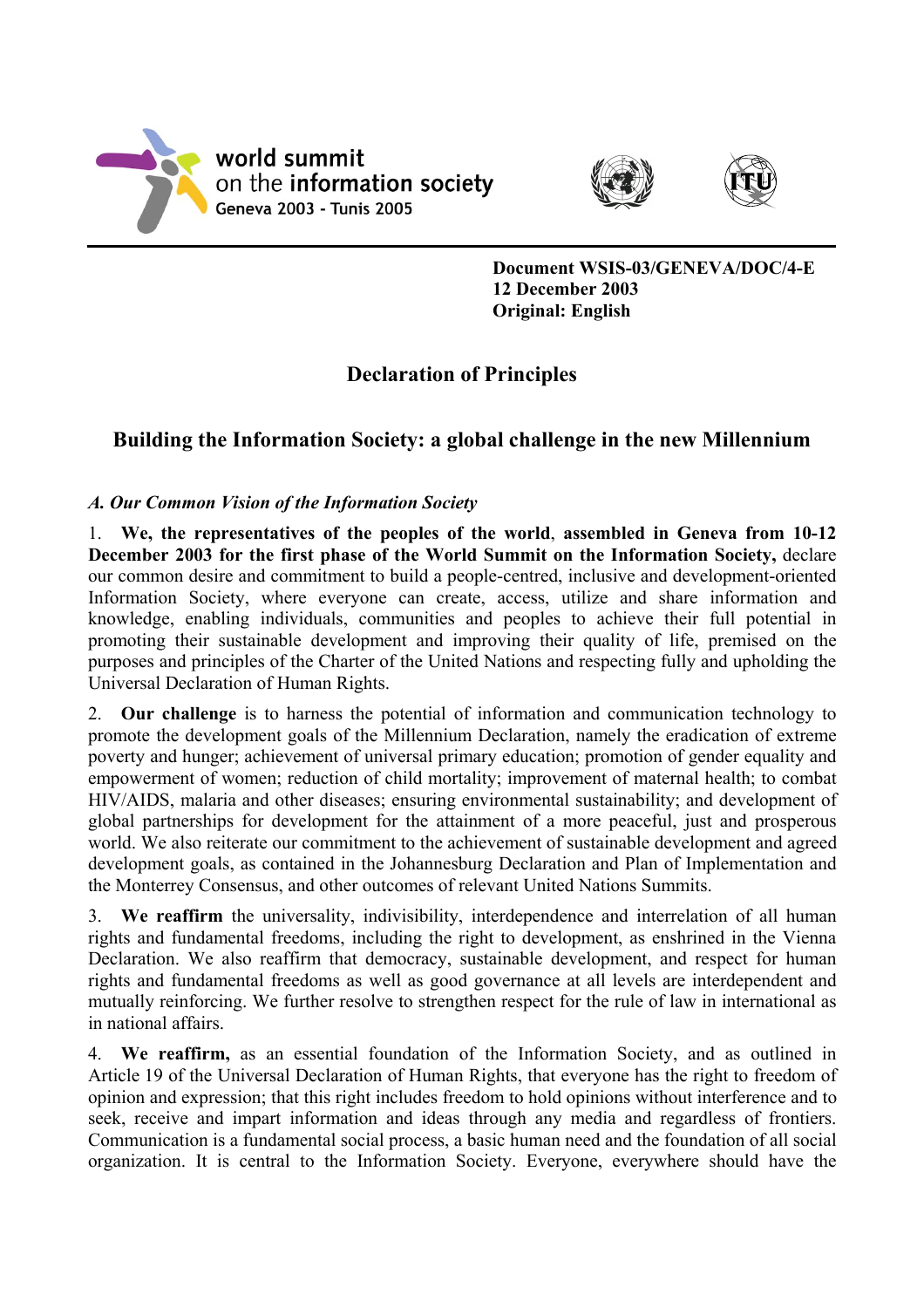opportunity to participate and no one should be excluded from the benefits the Information Society offers.

5. **We further reaffirm** our commitment to the provisions of Article 29 of the Universal Declaration of Human Rights, that everyone has duties to the community in which alone the free and full development of their personality is possible, and that, in the exercise of their rights and freedoms, everyone shall be subject only to such limitations as are determined by law solely for the purpose of securing due recognition and respect for the rights and freedoms of others and of meeting the just requirements of morality, public order and the general welfare in a democratic society. These rights and freedoms may in no case be exercised contrary to the purposes and principles of the United Nations. In this way, we shall promote an Information Society where human dignity is respected.

6. In keeping with the spirit of this declaration, **we rededicate ourselves** to upholding the principle of the sovereign equality of all States.

7. **We recognize** that science ha**s** a central role in the development of the Information Society. Many of the building blocks of the Information Society are the result of scientific and technical advances made possible by the sharing of research results.

8. **We recognize** that education, knowledge, information and communication are at the core of human progress, endeavour and well-being. Further, Information and Communication Technologies (ICTs) have an immense impact on virtually all aspects of our lives. The rapid progress of these technologies opens completely new opportunities to attain higher levels of development. The capacity of these technologies to reduce many traditional obstacles, especially those of time and distance, for the first time in history makes it possible to use the potential of these technologies for the benefit of millions of people in all corners of the world.

9. **We are aware** that ICTs should be regarded as tools and not as an end in themselves. Under favourable conditions, these technologies can be a powerful instrument, increasing productivity, generating economic growth, job creation and employability and improving the quality of life of all. They can also promote dialogue among people, nations and civilizations.

10. **We are also fully aware** that the benefits of the information technology revolution are today unevenly distributed between the developed and developing countries and within societies. We are fully committed to turning this digital divide into a digital opportunity for all, particularly for those who risk being left behind and being further marginalized.

11. **We are committed** to realizing our common vision of the Information Society for ourselves and for future generations**.** We recognize that young people are the future workforce and leading creators and earliest adopters of ICTs. They must therefore be empowered as learners, developers, contributors, entrepreneurs and decision-makers. We must focus especially on young people who have not yet been able to benefit fully from the opportunities provided by ICTs. We are also committed to ensuring that the development of ICT applications and operation of services respects the rights of children as well as their protection and well-being.

12. **We affirm** that development of ICTs provides enormous opportunities for women, who should be an integral part of, and key actors, in the Information Society. We are committed to ensuring that the Information Society enables women's empowerment and their full participation on the basis on equality in all spheres of society and in all decision-making processes. To this end, we should mainstream a gender equality perspective and use ICTs as a tool to that end.

13. In building the Information Society, **we shall pay particular attention** to the special needs of marginalized and vulnerable groups of society, including migrants, internally displaced persons and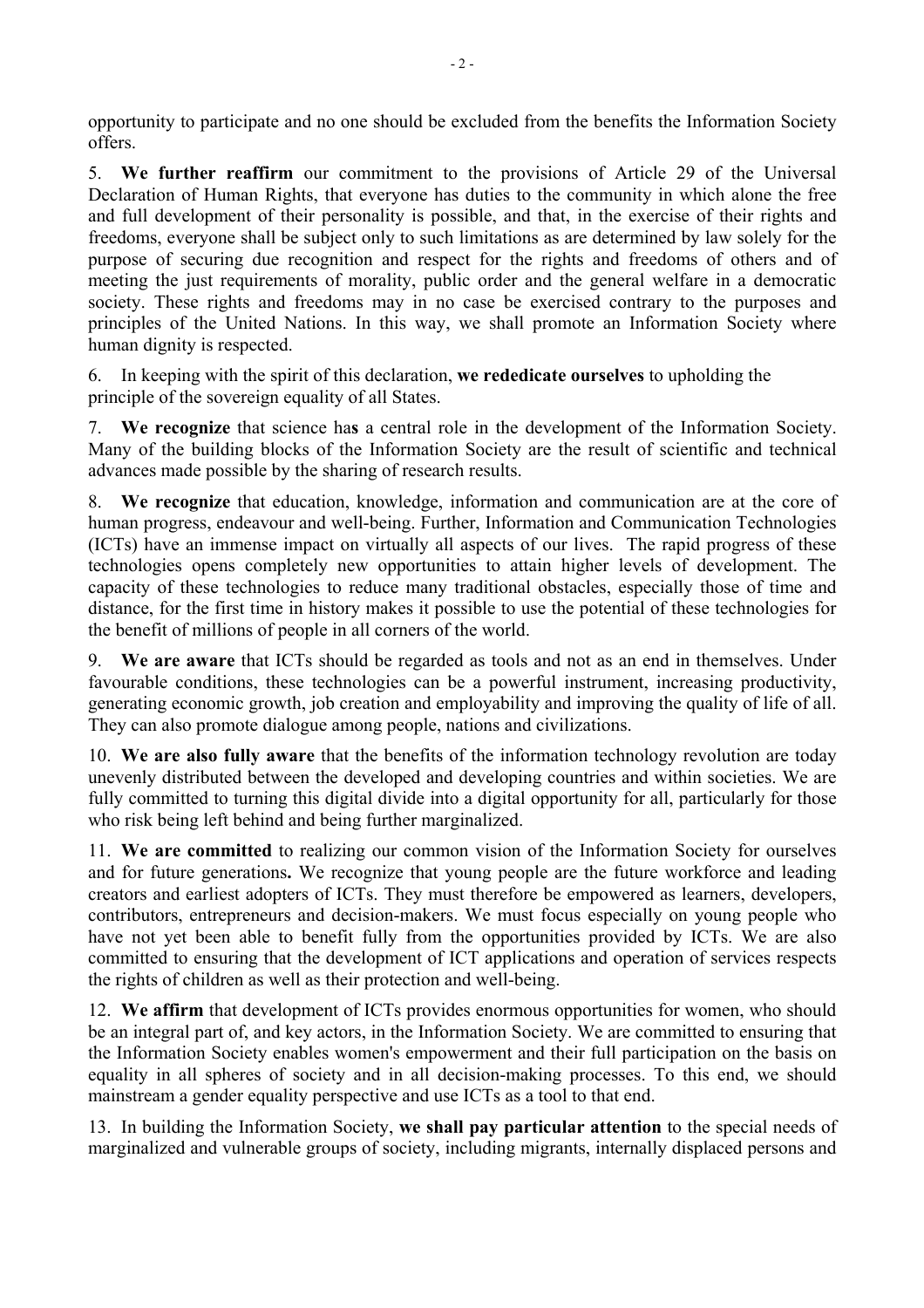refugees, unemployed and underprivileged people, minorities and nomadic people. We shall also recognize the special needs of older persons and persons with disabilities.

14. **We are resolute** to empower the poor, particularly those living in remote, rural and marginalized urban areas, to access information and to use ICTs as a tool to support their efforts to lift themselves out of poverty.

15. In the evolution of the Information Society, particular attention must be given to the special situation of indigenous peoples, as well as to the preservation of their heritage and their cultural legacy.

16. **We continue to pay** special attention to the particular needs of people of developing countries, countries with economies in transition, Least Developed Countries, Small Island Developing States, Landlocked Developing Countries, Highly Indebted Poor Countries, countries and territories under occupation, countries recovering from conflict and countries and regions with special needs as well as to conditions that pose severe threats to development, such as natural disasters.

17. **We recognize** that building an inclusive Information Society requires new forms of solidarity, partnership and cooperation among governments and other stakeholders, i.e. the private sector, civil society and international organizations. Realizing that the ambitious goal of this Declaration bridging the digital divide and ensuring harmonious, fair and equitable development for all—will require strong commitment by all stakeholders, we call for digital solidarity, both at national and international levels.

18. Nothing in this Declaration shall be construed as impairing, contradicting, restricting or derogating from the provisions of the Charter of the United Nations and the Universal Declaration of Human Rights, any other international instrument or national laws adopted in furtherance of these instruments.

# *B. An Information Society for All: Key Principles*

19. **We are resolute** in our quest to ensure that everyone can benefit from the opportunities that ICTs can offer. We agree that to meet these challenges, all stakeholders should work together to: improve access to information and communication infrastructure and technologies as well as to information and knowledge; build capacity; increase confidence and security in the use of ICTs; create an enabling environment at all levels; develop and widen ICT applications; foster and respect cultural diversity; recognize the role of the media; address the ethical dimensions of the Information Society; and encourage international and regional cooperation. We agree that these are the key principles for building an inclusive Information Society.

# **1) The role of governments and all stakeholders in the promotion of ICTs for development**

20. Governments, as well as private sector, civil society and the United Nations and other international organizations have an important role and responsibility in the development of the Information Society and, as appropriate, in decision-making processes. Building a people-centred Information Society is a joint effort which requires cooperation and partnership among all stakeholders.

## **2) Information and communication infrastructure: an essential foundation for an inclusive information society**

21. Connectivity is a central enabling agent in building the Information Society. Universal, ubiquitous, equitable and affordable access to ICT infrastructure and services, constitutes one of the challenges of the Information Society and should be an objective of all stakeholders involved in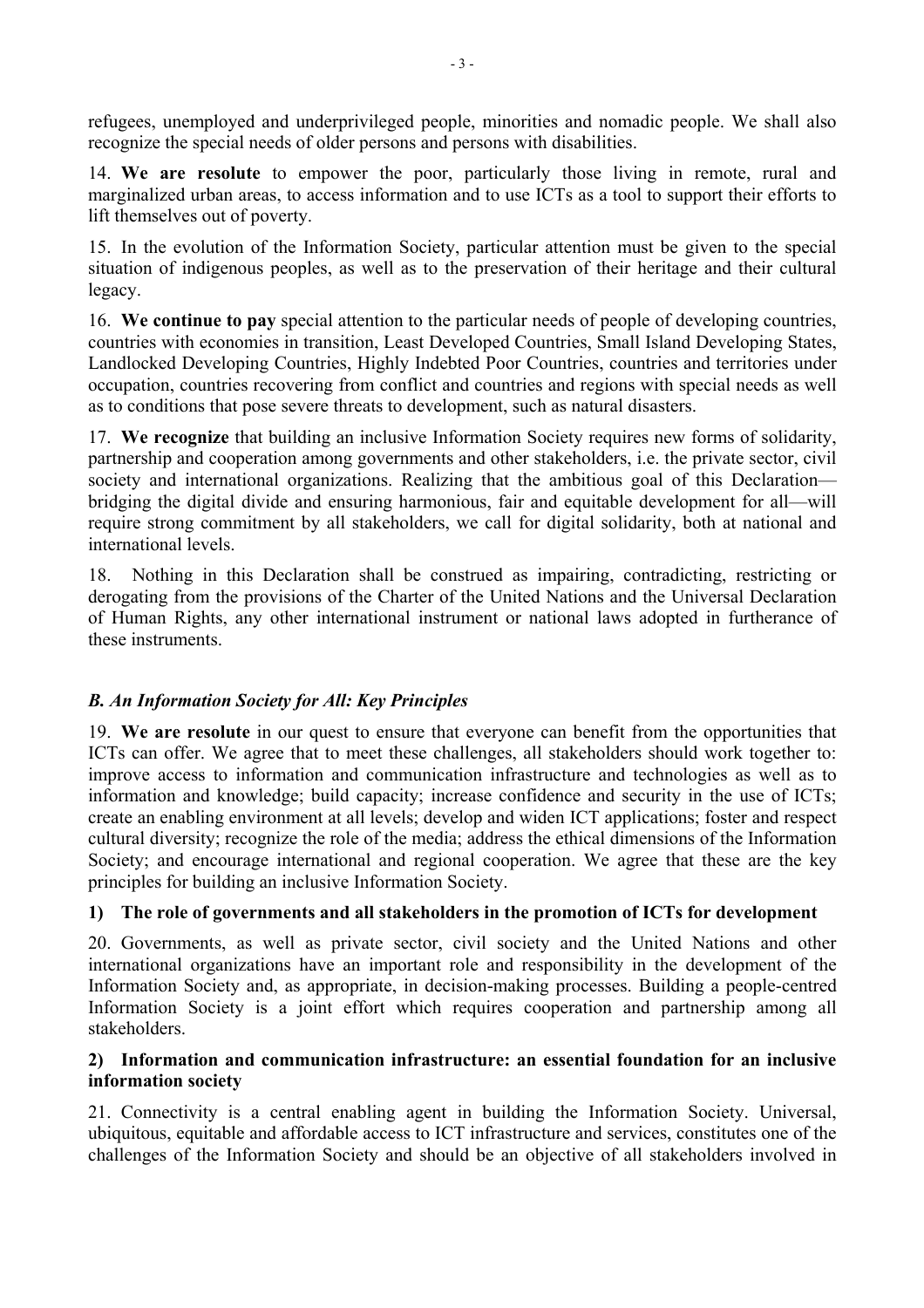building it. Connectivity also involves access to energy and postal services, which should be assured in conformity with the domestic legislation of each country.

22. A well-developed information and communication network infrastructure and applications, adapted to regional, national and local conditions, easily-accessible and affordable, and making greater use of broadband and other innovative technologies where possible, can accelerate the social and economic progress of countries, and the well-being of all individuals, communities and peoples.

23. Policies that create a favourable climate for stability, predictability and fair competition at all levels should be developed and implemented in a manner that not only attracts more private investment for ICT infrastructure development but also enables universal service obligations to be met in areas where traditional market conditions fail to work. In disadvantaged areas, the establishment of ICT public access points in places such as post offices, schools, libraries and archives, can provide effective means for ensuring universal access to the infrastructure and services of the Information Society.

### **3) Access to information and knowledge**

24. The ability for all to access and contribute information, ideas and knowledge is essential in an inclusive Information Society.

25. The sharing and strengthening of global knowledge for development can be enhanced by removing barriers to equitable access to information for economic, social, political, health, cultural, educational, and scientific activities and by facilitating access to public domain information, including by universal design and the use of assistive technologies.

26. A rich public domain is an essential element for the growth of the Information Society, creating multiple benefits such as an educated public, new jobs, innovation, business opportunities, and the advancement of sciences. Information in the public domain should be easily accessible to support the Information Society, and protected from misappropriation. Public institutions such as libraries and archives, museums, cultural collections and other community-based access points should be strengthened so as to promote the preservation of documentary records and free and equitable access to information.

27. Access to information and knowledge can be promoted by increasing awareness among all stakeholders of the possibilities offered by different software models, including proprietary, opensource and free software, in order to increase competition, access by users, diversity of choice, and to enable all users to develop solutions which best meet their requirements. Affordable access to software should be considered as an important component of a truly inclusive Information Society.

28. We strive to promote universal access with equal opportunities for all to scientific knowledge and the creation and dissemination of scientific and technical information, including open access initiatives for scientific publishing.

### **4) Capacity building**

29. Each person should have the opportunity to acquire the necessary skills and knowledge in order to understand, participate actively in, and benefit fully from, the Information Society and the knowledge economy. Literacy and universal primary education are key factors for building a fully inclusive information society, paying particular attention to the special needs of girls and women. Given the wide range of ICT and information specialists required at all levels, building institutional capacity deserves special attention.

30. The use of ICTs in all stages of education, training and human resource development should be promoted, taking into account the special needs of persons with disabilities and disadvantaged and vulnerable groups.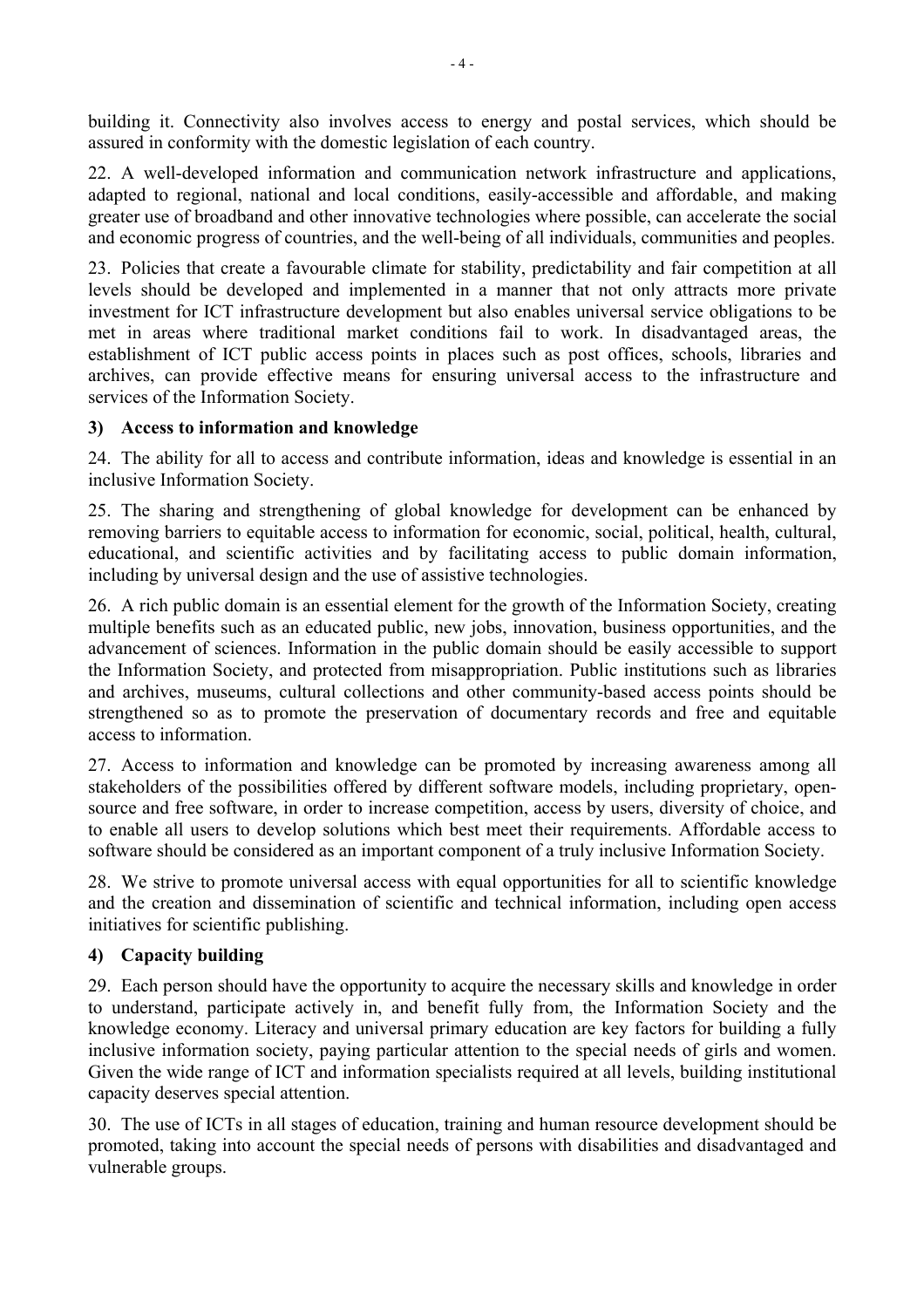31. Continuous and adult education, re-training, life-long learning, distance-learning and other special services, such as telemedicine, can make an essential contribution to employability and help people benefit from the new opportunities offered by ICTs for traditional jobs, self-employment and new professions. Awareness and literacy in ICTs are an essential foundation in this regard.

32. Content creators, publishers, and producers, as well as teachers, trainers, archivists, librarians and learners, should play an active role in promoting the Information Society, particularly in the Least Developed Countries.

33. To achieve a sustainable development of the Information Society, national capability in ICT research and development should be enhanced. Furthermore, partnerships, in particular between and among developed and developing countries, including countries with economies in transition, in research and development, technology transfer, manufacturing and utilization of ICT products and services are crucial for promoting capacity building and global participation in the Information Society. The manufacture of ICTs presents a significant opportunity for creation of wealth.

34. The attainment of our shared aspirations, in particular for developing countries and countries with economies in transition, to become fully-fledged members of the Information Society, and their positive integration into the knowledge economy, depends largely on increased capacity building in the areas of education, technology know-how and access to information, which are major factors in determining development and competitiveness.

## **5) Building confidence and security in the use of ICTs**

35. Strengthening the trust framework, including information security and network security*,* authentication, privacy and consumer protection, is a prerequisite for the development of the Information Society and for building confidence among users of ICTs. A global culture of cybersecurity needs to be promoted, developed and implemented in cooperation with all stakeholders and international expert bodies. These efforts should be supported by increased international cooperation. Within this global culture of cyber-security, it is important to enhance security and to ensure the protection of data and privacy, while enhancing access and trade. In addition, it must take into account the level of social and economic development of each country and respect the development-oriented aspects of the Information Society.

36. While recognizing the principles of universal and non-discriminatory access to ICTs for all nations, we support the activities of the United Nations to prevent the potential use of ICTs for purposes that are inconsistent with the objectives of maintaining international stability and security, and may adversely affect the integrity of the infrastructure within States, to the detriment of their security. It is necessary to prevent the use of information resources and technologies for criminal and terrorist purposes, while respecting human rights.

37. Spam is a significant and growing problem for users, networks and the Internet as a whole. Spam and cyber-security should be dealt with at appropriate national and international levels.

### **6) Enabling environment**

38. An enabling environment at national and international levels is essential for the Information Society. ICTs should be used as an important tool for good governance.

39. The rule of law, accompanied by a supportive, transparent, pro-competitive, technologically neutral and predictable policy and regulatory framework reflecting national realities, is essential for building a people-centred Information Society. Governments should intervene, as appropriate, to correct market failures, to maintain fair competition, to attract investment, to enhance the development of the ICT infrastructure and applications, to maximize economic and social benefits, and to serve national priorities.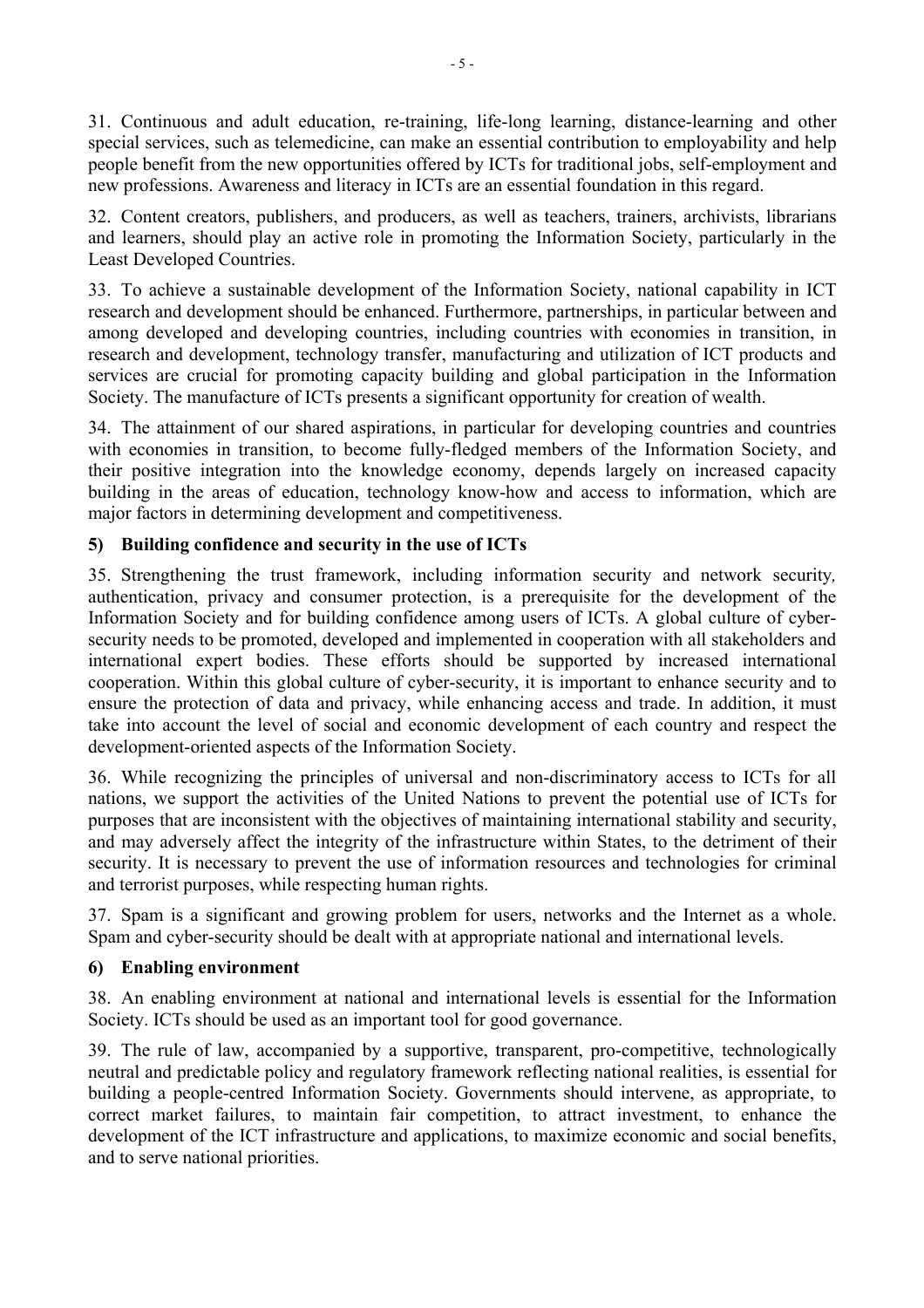40. A dynamic and enabling international environment, supportive of foreign direct investment, transfer of technology, and international cooperation, particularly in the areas of finance, debt and trade, as well as full and effective participation of developing countries in global decision-making, are vital complements to national development efforts related to ICTs. Improving global affordable connectivity would contribute significantly to the effectiveness of these development efforts.

41. ICTs are an important enabler of growth through efficiency gains and increased productivity, in particular by small and medium sized enterprises (SMEs). In this regard, the development of the Information Society is important for broadly-based economic growth in both developed and developing economies. ICT-supported productivity gains and applied innovations across economic sectors should be fostered. Equitable distribution of the benefits contributes to poverty eradication and social development. Policies that foster productive investment and enable firms, notably SMEs, to make the changes needed to seize the benefits from ICTs, are likely to be the most beneficial.

42. Intellectual Property protection is important to encourage innovation and creativity in the Information Society; similarly, the wide dissemination, diffusion, and sharing of knowledge is important to encourage innovation and creativity. Facilitating meaningful participation by all in intellectual property issues and knowledge sharing through full awareness and capacity building is a fundamental part of an inclusive Information Society.

43. Sustainable development can best be advanced in the Information Society when ICT-related efforts and programmes are fully integrated in national and regional development strategies. We welcome the New Partnership for Africa's Development (NEPAD) and encourage the international community to support the ICT-related measures of this initiative as well as those belonging to similar efforts in other regions. Distribution of the benefits of ICT-driven growth contributes to poverty eradication and sustainable development.

44. Standardization is one of the essential building blocks of the Information Society. There should be particular emphasis on the development and adoption of international standards. The development and use of open, interoperable, non-discriminatory and demand-driven standards that take into account needs of users and consumers is a basic element for the development and greater diffusion of ICTs and more affordable access to them, particularly in developing countries. International standards aim to create an environment where consumers can access services worldwide regardless of underlying technology.

45. The radio frequency spectrum should be managed in the public interest and in accordance with principle of legality, with full observance of national laws and regulation as well as relevant international agreements.

46. In building the Information Society, States are strongly urged to take steps with a view to the avoidance of, and refrain from, any unilateral measure not in accordance with international law and the Charter of the United Nations that impedes the full achievement of economic and social development by the population of the affected countries, and that hinders the well-being of their population.

47. Recognizing that ICTs are progressively changing our working practices, the creation of a secure, safe and healthy working environment, appropriate to the utilisation of ICTs, respecting all relevant international norms, is fundamental.

48. The Internet has evolved into a global facility available to the public and its governance should constitute a core issue of the Information Society agenda. The international management of the Internet should be multilateral, transparent and democratic, with the full involvement of governments, the private sector, civil society and international organizations. It should ensure an equitable distribution of resources, facilitate access for all and ensure a stable and secure functioning of the Internet, taking into account multilingualism.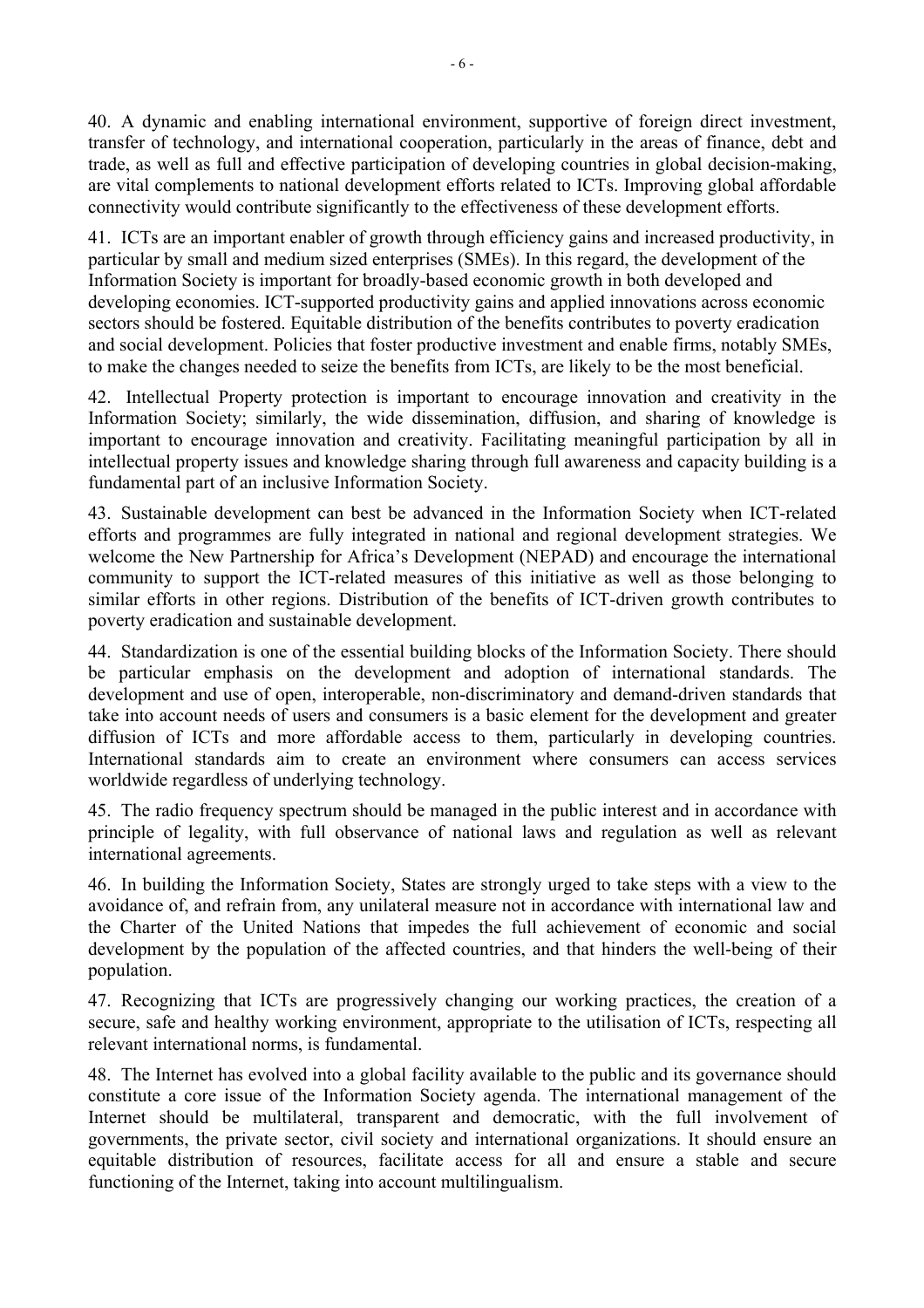49. The management of the Internet encompasses both technical and public policy issues and should involve all stakeholders and relevant intergovernmental and international organizations. In this respect it is recognized that:

- a) Policy authority for Internet-related public policy issues is the sovereign right of States. They have rights and responsibilities for international Internet-related public policy issues;
- b) The private sector has had and should continue to have an important role in the development of the Internet, both in the technical and economic fields;
- c) Civil society has also played an important role on Internet matters, especially at community level, and should continue to play such a role;
- d) Intergovernmental organizations have had and should continue to have a facilitating role in the coordination of Internet-related public policy issues;
- e) International organizations have also had and should continue to have an important role in the development of Internet-related technical standards and relevant policies.

50. International Internet governance issues should be addressed in a coordinated manner. We ask the Secretary-General of the United Nations to set up a working group on Internet governance, in an open and inclusive process that ensures a mechanism for the full and active participation of governments, the private sector and civil society from both developing and developed countries, involving relevant intergovernmental and international organizations and forums, to investigate and make proposals for action, as appropriate, on the governance of Internet by 2005.

## **7) ICT applications: benefits in all aspects of life**

51. The usage and deployment of ICTs should seek to create benefits in all aspects of our daily life. ICT applications are potentially important in government operations and services, health care and health information, education and training, employment, job creation, business, agriculture, transport, protection of environment and management of natural resources, disaster prevention, and culture, and to promote eradication of poverty and other agreed development goals. ICTs should also contribute to sustainable production and consumption patterns and reduce traditional barriers, providing an opportunity for all to access local and global markets in a more equitable manner. Applications should be user-friendly, accessible to all, affordable, adapted to local needs in languages and cultures, and support sustainable development. To this effect, local authorities should play a major role in the provision of ICT services for the benefit of their populations.

### **8) Cultural diversity and identity, linguistic diversity and local content**

52. Cultural diversity is the common heritage of humankind. The Information Society should be founded on and stimulate respect for cultural identity, cultural and linguistic diversity, traditions and religions, and foster dialogue among cultures and civilizations. The promotion, affirmation and preservation of diverse cultural identities and languages as reflected in relevant agreed United Nations documents including UNESCO's Universal Declaration on Cultural Diversity, will further enrich the Information Society.

53. The creation, dissemination and preservation of content in diverse languages and formats must be accorded high priority in building an inclusive Information Society, paying particular attention to the diversity of supply of creative work and due recognition of the rights of authors and artists. It is essential to promote the production of and accessibility to all content—educational, scientific, cultural or recreational—in diverse languages and formats. The development of local content suited to domestic or regional needs will encourage social and economic development and will stimulate participation of all stakeholders, including people living in rural, remote and marginal areas.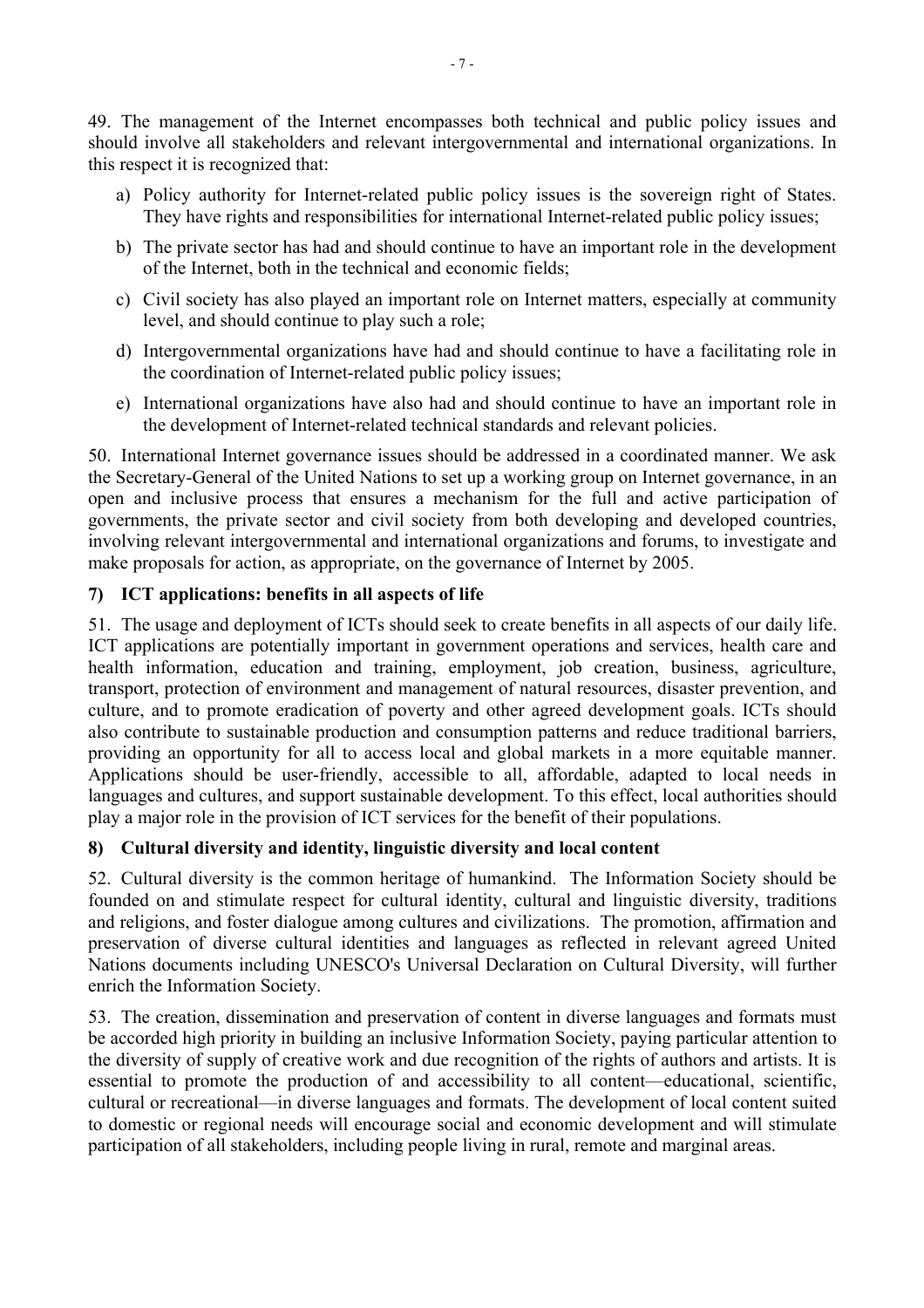54. The preservation of cultural heritage is a crucial component of identity and self–understanding of individuals that links a community to its past. The Information Society should harness and preserve cultural heritage for the future by all appropriate methods, including digitisation.

# **9) Media**

55. We reaffirm our commitment to the principles of freedom of the press and freedom of information, as well as those of the independence, pluralism and diversity of media, which are essential to the Information Society. Freedom to seek, receive, impart and use information for the creation, accumulation and dissemination of knowledge are important to the Information Society. We call for the responsible use and treatment of information by the media in accordance with the highest ethical and professional standards. Traditional media in all their forms have an important role in the Information Society and ICTs should play a supportive role in this regard. Diversity of media ownership should be encouraged, in conformity with national law, and taking into account relevant international conventions. We reaffirm the necessity of reducing international imbalances affecting the media, particularly as regards infrastructure, technical resources and the development of human skills.

# **10) Ethical dimensions of the Information Society**

56. The Information Society should respect peace and uphold the fundamental values of freedom, equality, solidarity, tolerance, shared responsibility, and respect for nature.

57. We acknowledge the importance of ethics for the Information Society, which should foster justice, and the dignity and worth of the human person. The widest possible protection should be accorded to the family and to enable it to play its crucial role in society.

58. The use of ICTs and content creation should respect human rights and fundamental freedoms of others, including personal privacy, and the right to freedom of thought, conscience, and religion in conformity with relevant international instruments.

59. All actors in the Information Society should take appropriate actions and preventive measures, as determined by law, against abusive uses of ICTs, such as illegal and other acts motivated by racism, racial discrimination, xenophobia, and related intolerance, hatred, violence, all forms of child abuse, including paedophilia and child pornography, and trafficking in, and exploitation of, human beings.

# **11) International and regional cooperation**

60. We aim at making full use of the opportunities offered by ICTs in our efforts to reach the internationally agreed development goals, including those contained in the Millennium Declaration, and to uphold the key principles set forth in this Declaration. The Information Society is intrinsically global in nature and national efforts need to be supported by effective international and regional cooperation among governments, the private sector, civil society and other stakeholders, including the international financial institutions.

61. In order to build an inclusive global Information Society, we will seek and effectively implement concrete international approaches and mechanisms, including financial and technical assistance. Therefore, while appreciating ongoing ICT cooperation through various mechanisms, we invite all stakeholders to commit to the "Digital Solidarity Agenda" set forth in the Plan of Action. We are convinced that the worldwide agreed objective is to contribute to bridge the digital divide. promote access to ICTs, create digital opportunities, and benefit from the potential offered by ICTs for development. We recognize the will expressed by some to create an international voluntary "Digital Solidarity Fund", and by others to undertake studies concerning existing mechanisms and the efficiency and feasibility of such a Fund.